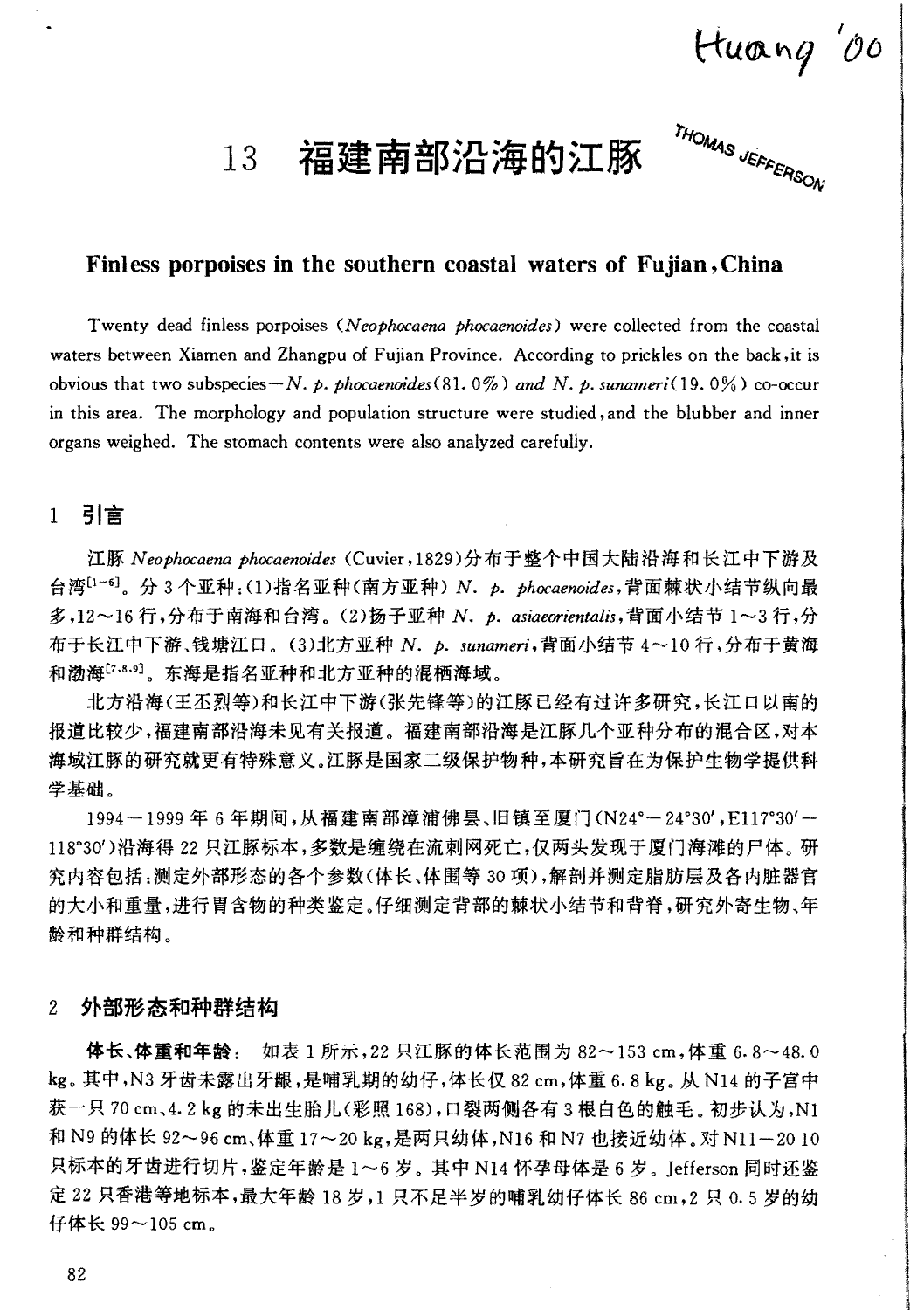#### 表1 福建南部 22 只江豚的基本生物学参数

| 标本<br>号N             |       | 2    | 3    | я<br>4 | 5    | 6    | n    | 8    | 9    | 10   | 11   | 12   | 13   | <br>14 | 15   | 16   | 17   | 18   | 19           | 20   | 21               | $22\,$ |
|----------------------|-------|------|------|--------|------|------|------|------|------|------|------|------|------|--------|------|------|------|------|--------------|------|------------------|--------|
| 開                    | 94.12 | 95.9 | 95.1 | 95.1   | 95.1 | 95.1 | 95.1 | 95.1 | 95.2 | 95.2 | 95.2 | 95.2 | 95.2 | 95.2   | 95.2 | 95.2 | 95.2 | 95.2 | 95.2         | 95.2 | $96.12$   $99.2$ |        |
| 体(m)重<br>(体)<br>(kg) | 196   | î    | 110  | 82     | 128  | 151  | 109  | 152  | 92   | 1117 | 138  | 127  | 153  | 150    | 144  | 107  | 133  | 145  | 127          | 136  | 133              | 124    |
|                      | 120.0 | î    | 21.0 | 6.8    | 34.0 | 48.0 | 26.0 | 45.0 | 17.0 | 28.0 | 38.0 | 31.2 | 53.0 | 48.0   | 39.3 | 18.0 | 37.2 | 38.6 | 28.2         | 32.2 | 7                | ?      |
| 性別                   | f     | t    | f    | 우      | ŧ    | t    | ₽    | Ъ    | ♀    | \$   | f    | f    | \$   | ¥      | f    | ₽    | t    | \$   | t            | \$   | i                | ♀      |
| 辅助                   |       |      |      | 魣      |      |      |      |      |      |      | 4    | 3    | 6    | 6      | ą    |      | 3    | 3    | 3            | 4    |                  |        |
| 齿数                   | 67    | 73   | 74   | 0      | 70   | 69   | 73   | 76   | 63   | 75   | 70   | 70   | 64   | 65     | 71   | 67   | 77   | 72   | 65           | 65   | 69               | -71    |
| 青草行数                 | 3     | ?    | 12   | 12     | 12   | 15   | 12   | 13   |      | 5    | 11   | 12   | 10   | 12     | 13   | 11   | 13   | 11   | $\mathbf{I}$ | 11   | 3                | 12     |

Tab. 1 Measurements of 22 finless porpoises from southern Fujian province

\* 齿未露出牙龈的哺乳幼仔. \* \* 怀孕母体,胎儿发育完全,体长 70 cm,重 4.2 kg

性别: 21 只个体性比几乎相等,雄性 10 只、雌性 11 只。

l,

 $\begin{array}{c} \alpha_1 \\ \alpha_2 \\ \alpha_3 \end{array}$ 

The secret is selling

**ARRAIGNANCES** 

**ANGELAND ANG ANG PANGANGAN ANG PANG-ANG PANG-ANG PANG-ANG PANG-ANG PANG-ANG PANG-Ang Pang-**

responsible to the

肠长/体长

齿数和齿式: 江豚的齿为同型、扁平铲状。21只个体每只牙齿的总数 65~76个(表1)。 齿式如表 2,上、下颌及左右两侧的齿数差别不大,齿数平均上颌 34.5、下颌 35.0。 仅发现少数 个体牙齿有脱落。幼体和成体牙齿数目没有差别。

表 2 22 只江豚的齿式和肠长

Tab. 2 The tooth number and intestine length of 22 finless porpoises

| 标本号 N  | 1                  | $\boldsymbol{2}$ | 3                | 4                  | 5                 | $6\phantom{.}6$ | $\overline{7}$ | 8                              | 9                | 10             | 11                              |
|--------|--------------------|------------------|------------------|--------------------|-------------------|-----------------|----------------|--------------------------------|------------------|----------------|---------------------------------|
| 齿<br>弐 | $17$   17<br>16 17 | 17 16<br>21 19   | 17   19<br>19 19 | $\pmb{*}$          | 17<br>17<br>18 18 | 16 17<br>18 18  | 18 19<br>18 18 | 19 18<br>20 19                 | $16$ 16<br>16 15 | 18 19<br>19 19 | $18$   17<br>$\overline{17 18}$ |
| 肠长(cm) | 754                | 1 100            | 1 042            | 456                | 1 040             | 1 0 7 8         | 898            | 1 072                          | 756              | 1077           | 1 235                           |
| 体长(cm) | 96                 |                  | 110              | 82                 | 128               | 151             | 109            | 152                            | 92               | 117            | 138                             |
| 肠长/体长  | 7.85               |                  | 9.47             | 5.56               | 8.13              | 7.13            | 8.23           | 7.05                           | 8.22             | 9.21           | 8.95                            |
|        |                    |                  |                  |                    |                   |                 |                |                                |                  |                |                                 |
| 标本号 N  | 12                 | 13               | 14               | 15                 | 16                | 17              | 18             | 19                             | 20               | 21             | 22                              |
| 式<br>齿 | $19$ 17<br>16 18   | 16 16<br>15 17   | 16 16<br>17 16   | $18$   17<br>18 18 | $15$ 17<br>17 18  | 20 19<br>19 19  | 18 17<br>19 18 | 17 <sub>1</sub><br>16<br>16 16 | 17 15<br>16 17   | 17 17<br>18 17 | $18$ 18<br>18 17                |
| 肠长(cm) | 1 2 2 0            | 1 350            | 1 0 2 0          | 1 180              | 990               | 1 0 2 0         | 1 200          | 1100                           | 1 180            |                |                                 |
| 体长(cm) | 127                | 153              |                  | 144                | 107               | 133             | 145            | 127                            | 136              | 133            | 124                             |
|        |                    |                  |                  |                    |                   |                 |                |                                |                  |                |                                 |

 $8.19$ 

9.25

 $7.67$ 

8.28

 $8.66$ 

 $8.68$ 

\* 哺乳期幼仔,齿未露出牙龈。N1,13 左下各掉一个牙齿。

8.82

 $9.61$ 

83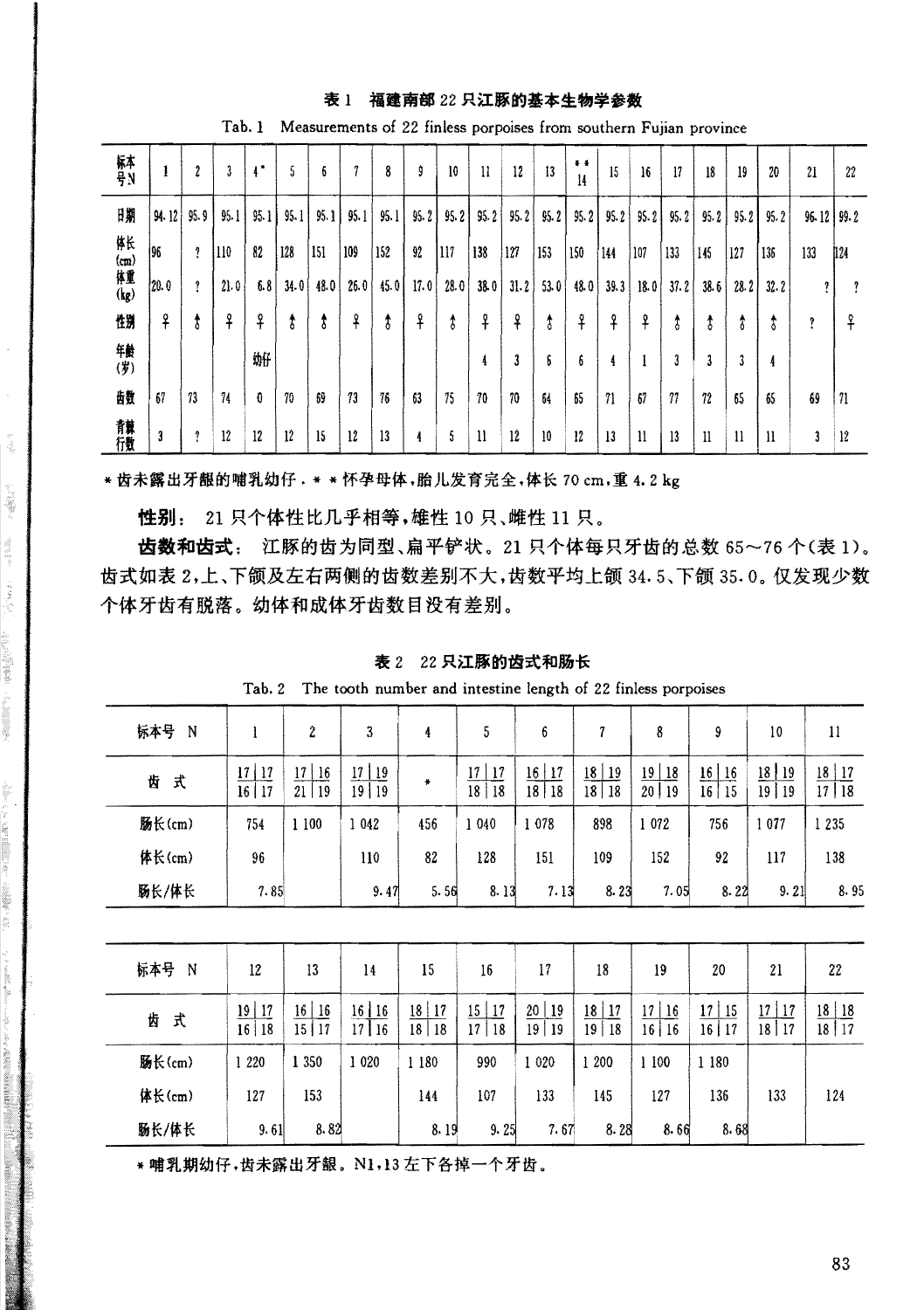背棘突纵向行数: 21 只中,背鳍 3~5 行者 4 只,占总数 19%;其他为 10~13 行(81%)。 体围、鳍的大小及各器官部位的距离等测量数据,已有较详细记载,暂不赘述。

## 3 脂肪层、内脏及脑

脂肪层: 对 N1 和 N3-N10 9 只个体,分别测定前、中、后和背、侧、腹等位置脂肪层的 厚度和重量。8只成体9个位置脂肪层的平均厚度为13.5~28.0mm,重6.22~13.52 kg,脂 肪重占体重的 16%~44%。N4 哺乳期幼仔脂肪层与成体有所差别(表 3)。

内脏: 对消化、循环、排泄、呼吸和生殖系统主要器官的大小和重量进行测量,结果如表 4 所示。

| The thickness and weight of the blubber of 9 finless porpoises<br>Tab.3 |      |      |      |      |       |      |       |      |       |  |  |  |
|-------------------------------------------------------------------------|------|------|------|------|-------|------|-------|------|-------|--|--|--|
| 标本号<br>N                                                                |      |      | 4    |      | 6     |      | 8     | 9    | 10    |  |  |  |
| 平均厚度 mm                                                                 | 22.3 | 13.5 | 8.9  | 18.8 | 21.0  | 18.0 | 18.0  | 28.0 | 27.0  |  |  |  |
| 脂肪重<br>kg                                                               | 7.03 | 6.22 | 2.22 | 9.56 | 13.52 | 7.46 | 11.45 | 7.45 | 10.34 |  |  |  |
| 占总体重<br>%                                                               | 35   | 30   | 33   | 16   | 28    | 29   | 25    | 44   | 37    |  |  |  |

### 表 3 9只江豚脂肪层的厚度和重量

|     | Tab. 4 The weight of the inner organs of 20 finless porpoises |         |                        |              |                      |       |       |                |        |       |                 |  |
|-----|---------------------------------------------------------------|---------|------------------------|--------------|----------------------|-------|-------|----------------|--------|-------|-----------------|--|
| 标本号 | N                                                             | 1       | $\overline{2}$         | $\mathbf{3}$ | $\ddot{\phantom{a}}$ | 5     | 6     | $\overline{7}$ | 8      | 9     | 10 <sup>°</sup> |  |
|     | 肠                                                             | 500     |                        | 1 500        | 135                  | 1 603 | 1 747 | 1 2 4 0        | 1737   | 590   | 1 280           |  |
|     | 胃                                                             | 190     | 535                    | 389          | 129                  | 469   | 686   | 392            | 592    | 205   | 382             |  |
|     | Ù                                                             | 89      |                        | 105          | 48                   | 141   | 215   | 112            | 174    | 67    | 119             |  |
|     | 肺                                                             | 417     | 465                    | 670          | 170                  | 648   | 972   | 472            | 790    | 305   | 511             |  |
|     | 肾                                                             | 70      |                        |              | 52                   | 170   | 315   | 147            | 219    | 70    | 148             |  |
|     | 肝                                                             | 242     |                        | 667          | 112                  | 595   | 1 088 | 553            | 590    | 236   | 635             |  |
|     | 胰                                                             | $10\,$  | $\boldsymbol{\lambda}$ | 5            | 0.6                  | 7.0   | 7.8   | 7.2            | 3.8    | 3.7   | 4.1             |  |
| 标本号 | N                                                             | $11\,$  | 12                     | 13           | 14                   | 15    | 16    | 17             | $18\,$ | 19    | ${\bf 20}$      |  |
|     | 肠                                                             | 1 500   | 1 600                  | 2 0 5 0      | 1 600                | 1800  | 550   | 1950           | 1 900  | 1 300 | 1500            |  |
|     | 胃                                                             | 750     | 550                    | 510          | 550                  | 800   | 575   | 500            | 605    | 480   | 500             |  |
|     | 心                                                             | 250     | 275                    | 400          | 300                  | 175   | 100   | 210            | 250    | 250   | 220             |  |
|     | 肺                                                             | 1 0 7 5 | 1 000                  | 1500         | 1 000                | 790   | 310   | 870            | 750    | 820   | 1150            |  |
|     | 肾                                                             | 400     | 380                    | 375          | 225                  | 250   | 100   | 335            | 275    | 280   | 290             |  |
|     | 肝                                                             | 1050    | 950                    | 1200         | 700                  | 750   | 725   | 1050           | 700    | 925   | 900             |  |
|     | 胰                                                             |         | 6                      | 5            | 4                    | 5     | 3     | 6              | 5      | 5     | 6               |  |

表 4 20 只江豚内脏的重量(g)

84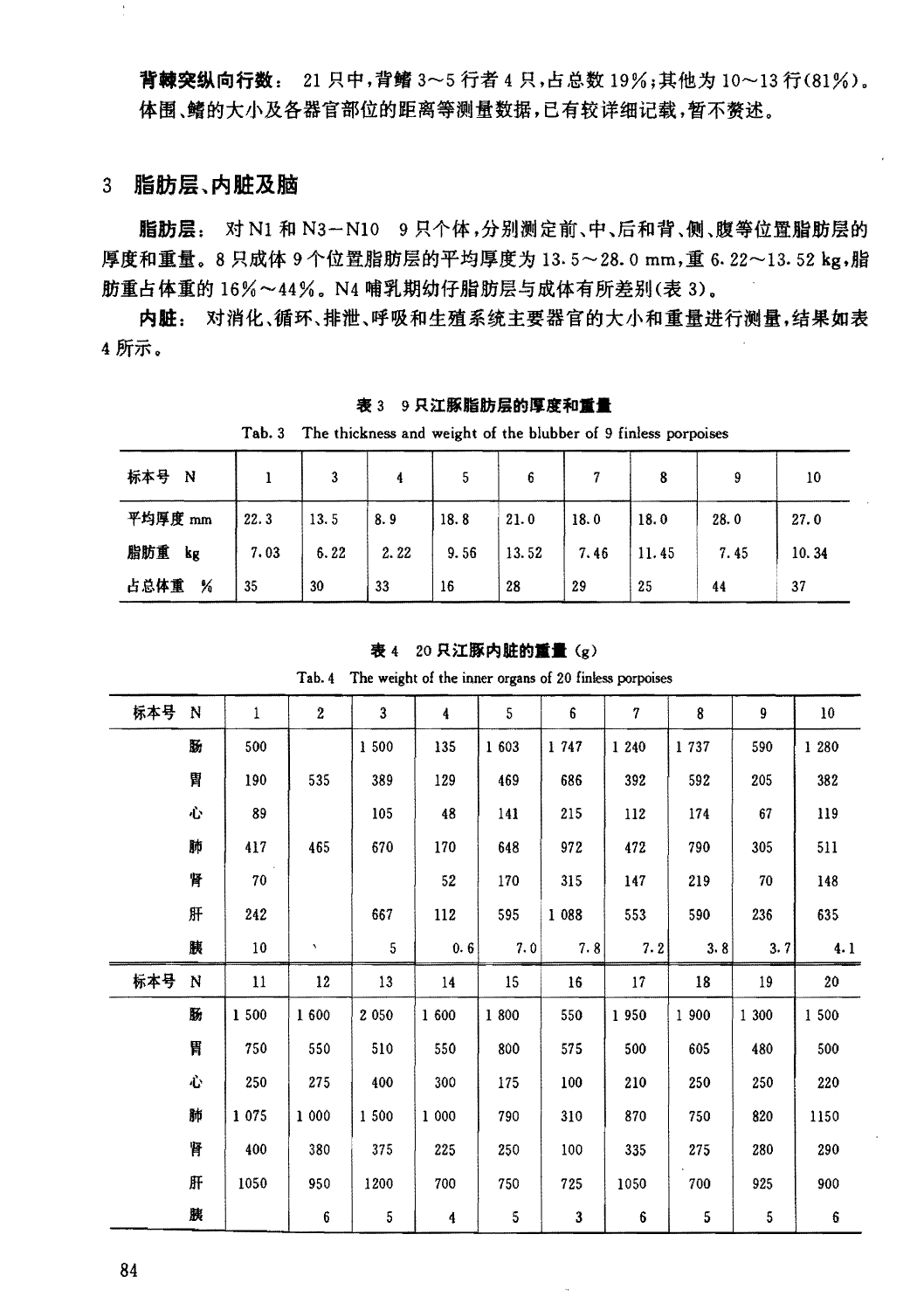肠的大小均匀,无小肠和大肠之分。17 只成体肠长度 754~1 350 cm。肠的长度是体长的 7.05~9.61 倍, 平均 8.45 倍。随体长的增长, 肠也相应增大。N4 哺乳期幼体肠长仅 82 cm, 仅 为体长的 5.56 倍(表 2)。18 只成体肠的重量 500~2 050 g,平均重量是平均体重的 4.3%。N4 幼体的肠重仅为体重的 2.0%(表 4)。

成体的空胃重 190~800 g,平均占体重 1.6%;肝 236~1 200 g;肾 70~400 g;胰 310~1 500 g。7只雄性2个睾丸重15.6~695.0 g,两侧的睾丸不等大,单个睾丸最大重375 g。

4个个体脑的重量 240~296 g。

#### 背部棘状小结节和背脊  $\overline{4}$

江豚没有背鳍,在背部有平坦区,自鳍肢前端与脐之间的垂线上方至肛门垂线上方的平坦 区,分布有棘状小结节。如表 1 和表 5 所示,检查 21 只背部棘状小结节分布区的长度。除 N4 是幼体外,仅3只长度小于60 cm(37.5~57.1 cm),占体长50%以下(40.9%~44.6%),其分 布区的最大宽度都不超过 1 cm(0.4~0.6 cm)。棘状小结节在分布区内呈错位均匀排列。有 4 只(含 N21)仅 3~5 行。

另16只的棘状小结节分布区的长度均大于 60 cm (64.5~94 cm),占体长 50%以上 (55.1%~86%),分布区最大宽度都在 6 cm 以上(6.0~9.5 cm),17 只棘状小结节都在 10 行 以上(10~15行)(表5)。

在背部,自脐的垂线上方稍后至尾鳍基部,有一长而隆起的背脊,长 42~82 cm,高 1.3~ 3.0 cm。标本数不多,尚不足说明亚种间差异的规律性(表5)。

|   | The size of the dorsal ridge and prickles of 19 finless porpoises<br>Tab. 5 |      |      |      |      |                |      |      |      |      |         |  |  |  |
|---|-----------------------------------------------------------------------------|------|------|------|------|----------------|------|------|------|------|---------|--|--|--|
|   | 标本号<br>$\mathbf N$                                                          | 1    | 3    | 4    | 5    | $6\phantom{1}$ | 7    | 8    | 9    | 10   | 11      |  |  |  |
|   | <sub>背 部</sub> 行数                                                           | 3    | 12   | 12   | 12   | 15             | 12   | 13   | 4    | 5    | $_{11}$ |  |  |  |
|   | 棘 状分布区最宽                                                                    | 0.6  | 6.9  | 3.0  | 7.6  | 8.5            | 6.5  | 8.7  | 0.4  | 0.6  | 8.0     |  |  |  |
|   | 小结分布区长                                                                      | 43   | 67   | 35   | 70   | 86             | 65   | 86   | 38   | 57   | 77      |  |  |  |
| 节 | 分布区占体长(%)                                                                   | 44.6 | 60.9 | 42.6 | 54.0 | 56.7           | 59.2 | 56.6 | 40.9 | 48.8 | 55.8    |  |  |  |
| 背 | lК                                                                          | 54   | 45   | 44   | 59   | 76             | 42   | 82   | 57   | 63   | 63      |  |  |  |
| 脊 | 高                                                                           | 2.0  | 2.0  | 1.6  | 2.5  | 1.6            | 1.5  | 2.0  | 2.3  | 2.2  | 2.0     |  |  |  |
|   | 标本号<br>N                                                                    | 12   | 13   | 14   | 15   | 16             | 17   | 18   | 19   | 20   |         |  |  |  |
|   | 背部 <sup>行数</sup>                                                            | 12   | 10   | 12   | 13   | 11             | 13   | 11   | 11   | 11   |         |  |  |  |
|   | 棘 状分布区最宽                                                                    | 6.0  | 9.5  | 9.0  | 8.5  | 6.0            | 8.5  | 7.5  | 7.5  | 7.0  |         |  |  |  |
|   | 小结分布区长                                                                      | 71   | 89   | 94   | 80   | 68             | 77   | 83   | 70   | 76   |         |  |  |  |
| 节 | 分布区占体长(%)                                                                   | 56.1 | 58.2 | 62.7 | 55.5 | 63.6           | 57.9 | 57.2 | 55.1 | 55.9 |         |  |  |  |
| 背 | K                                                                           | 59   | 63   |      | 81   | 50             | 63   | 70   | 59   | 62   |         |  |  |  |
| 脊 | 高                                                                           | 1.3  | 3.0  | 2.0  | 2.5  | 1.5            | 2.5  | 1.8  | 2.5  | 2.0  |         |  |  |  |

表 5 19 只江豚背部的棘状小结节及背脊(cm)

85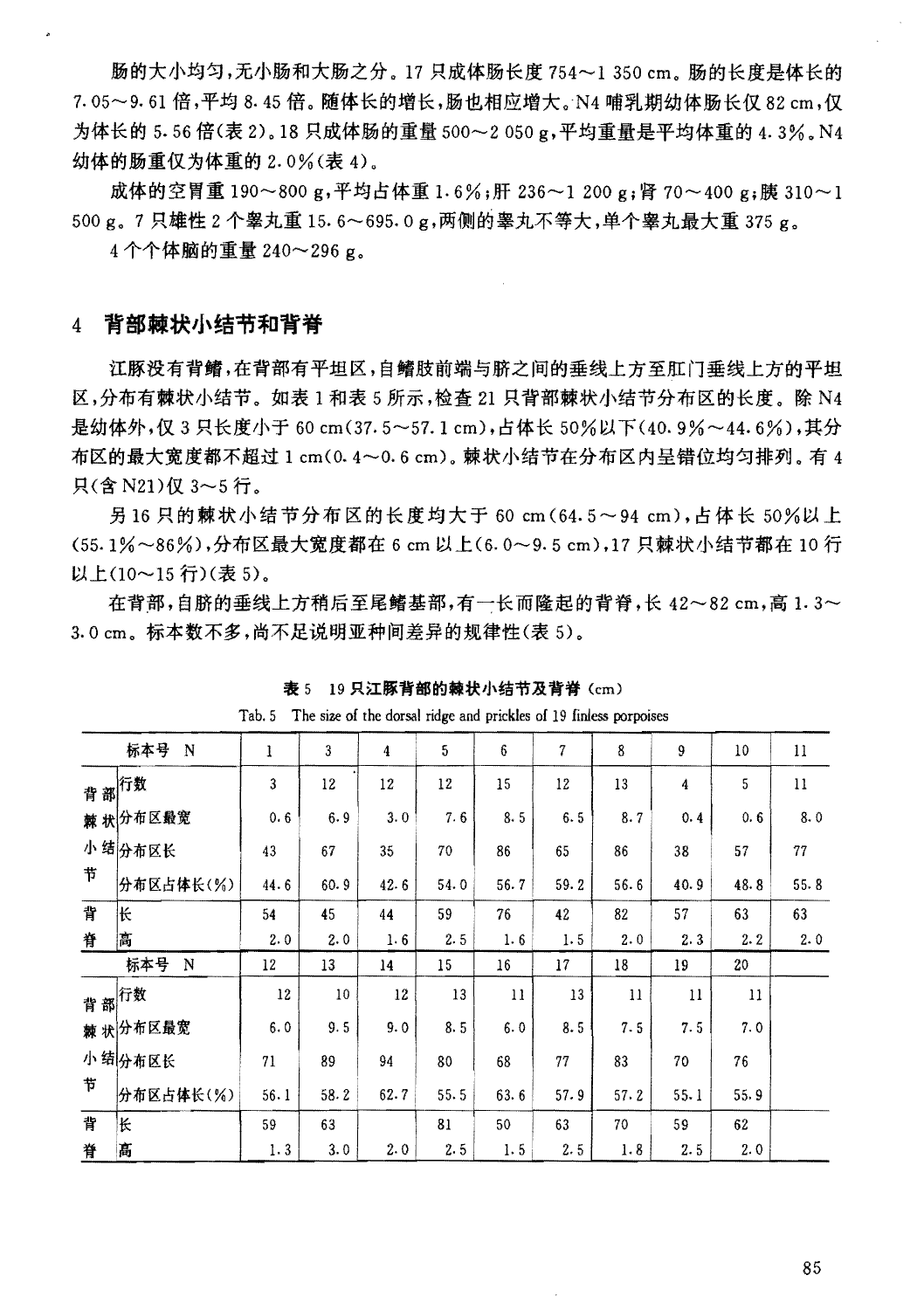# 表 6 9只江豚胃含物的重量及食物种类

Tab. 6 The weight and species of the stomach contents of 9 finless porpoises

| 标<br>本<br>묙<br>食<br>物<br>N<br>种<br>类 | 11         | 12         | 13                     | 14   | 15         | 17         | 18          | 19         | 20         |
|--------------------------------------|------------|------------|------------------------|------|------------|------------|-------------|------------|------------|
| 鱼                                    |            |            |                        |      |            |            |             |            |            |
| 蛇鲻 Saurida sp.                       | $++$       | $\ddagger$ | $^{\dagger + \dagger}$ |      | $\ddagger$ | $++$       | $++$        |            |            |
| 白姑鱼 Argyrosomus sp.                  |            | $\ddagger$ |                        | $++$ |            |            | $++$        |            |            |
| 龙头鱼 Harpodon nehereus                |            |            | $++$                   |      |            |            | $++$        |            |            |
| 斑鰶 Clupanodon punctatus              |            |            |                        |      |            |            | $^{+++}$    |            |            |
| 鳓鱼 Ilisha elongata                   |            |            |                        |      |            |            | $++$        | $++$       |            |
| 大头狗母鱼 Trachinocephalus myops         |            |            |                        |      |            |            | $+ + + +$   |            |            |
| 银汉鱼 Allanetta bleekeri               |            |            |                        |      |            |            | $\ddagger$  |            |            |
| 魣鱼 Sphyraena sp.                     |            |            |                        |      |            |            | $^{\rm ++}$ |            |            |
| 小沙丁鱼 Sardinella sp.                  |            |            |                        |      |            |            |             | $+ + +$    |            |
| 小公鱼 Stolephorus sp.                  |            |            |                        |      |            |            |             | $\ddagger$ |            |
| 梭鳀 Thrissa sp.                       |            |            |                        |      |            |            |             | $++$       |            |
| 短尾大眼鲷 Priacanthus macracanthus       |            |            |                        |      |            |            |             | $++$       |            |
| 蓝圆鲹 Dec pterus maruadsi              |            |            |                        |      |            |            |             | $++++$     |            |
| <b>鲍鱼 Therapon sp.</b>               |            |            |                        |      |            |            |             | $++$       |            |
| 中华海鲶 Arius sinensis                  |            | $+ + + +$  |                        |      |            |            |             |            |            |
| 倒姑鱼 Johnius belengerii               |            |            | $++$                   |      |            |            |             |            |            |
| 棘头梅童鱼 Collichthys lucidus            |            |            |                        | $++$ |            |            |             |            |            |
| 甲壳类                                  |            |            |                        |      |            |            |             |            |            |
| 长毛对虾 Penaeus penicillatus            |            |            |                        |      |            |            |             |            | $\ddagger$ |
| 头足类软体动物                              |            |            |                        |      |            |            |             |            |            |
| 乌贼 Sepia sp.                         | $\ddagger$ |            |                        |      | $++$       | $\ddagger$ |             | $\ddagger$ |            |
| 枪乌贼 <i>Loligo</i> sp.                | $\ddagger$ |            |                        |      | $+++$      | $\ddagger$ |             | $\ddagger$ |            |
| 短蛸 Octopus ocellatus                 |            |            | $++$                   |      | $+++$      |            |             |            | $\ddagger$ |
| 拟目乌贼 Sepia lycidas                   |            |            |                        |      | $+ + +$    |            |             |            |            |
| 胃含物重量 g                              | 50         | 150        | 140                    | 535  | 500        | 450        | 410         | 420        | 50         |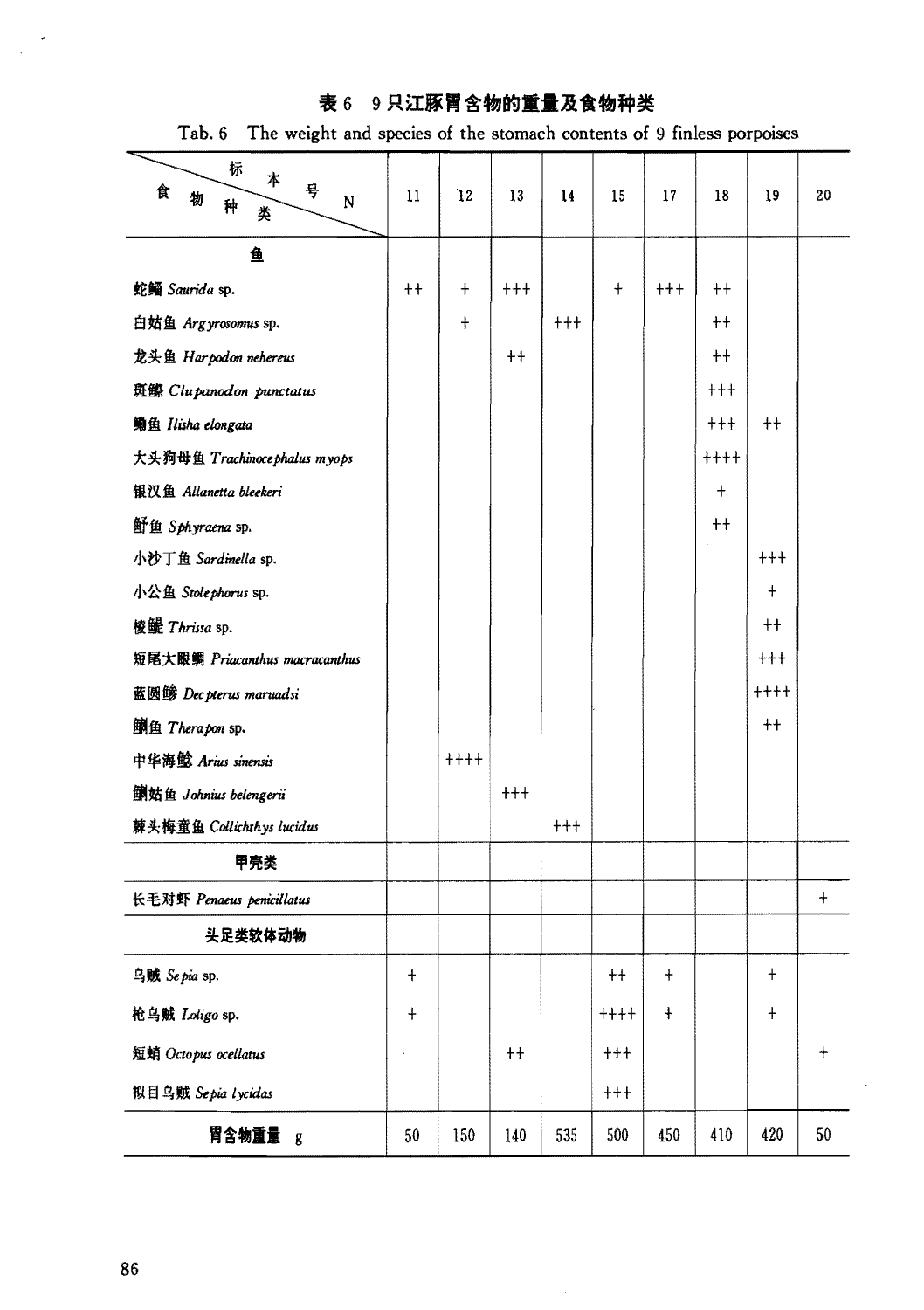5 食物分析

江豚捕捉水生动物后,未经咬碎即吞进胃中,因而在胃含物中可以见到完整的鱼、虾和头 足类软体动物。

9只被流刺网误捕的新鲜标本,胃含物 50~353 g。其中 5 只胃含物超过 400 g 的个体,胃 含物是体重的 1.2%。

胃中有蛇鲻、白姑鱼、斑鰶、鳓鱼、大头狗母鱼、小沙丁鱼、蓝圆鲹、中华海鲶等17种鱼,长 毛对虾、独角新对虾等2种虾,枪乌贼、乌贼和短蛸等4种头足类软体动物(表6)。

## 6 体外寄生物

在 N1、N7 和 N10 的尾鳍后缘, 各发现附着 1、7 和 5 个有柄蔓足类甲壳动物耳条茗荷 Conchoderma auridum,这种蔓足类的头状部及柄部长 60~85 mm (图 1)。还有几只的尾鳍后 缘有这种茗荷脱落的附着基部的痕迹。



图 1 耳条茗荷的形态及在江豚尾缘的附着位置 Fig. 1 An illustration of the pedunculate cirripedian, Conchoderma auridum, and its attaching position on the fluke of finless porpoises

## 7 讨论

这次得到的 22 只标本,根据其背部棘状小结节的行数、分布区的最大长度和宽度,可以明 显分为多棘状小结节和少棘状小结节两大类群或亚种。即有17只背部小结节10~15行,这和